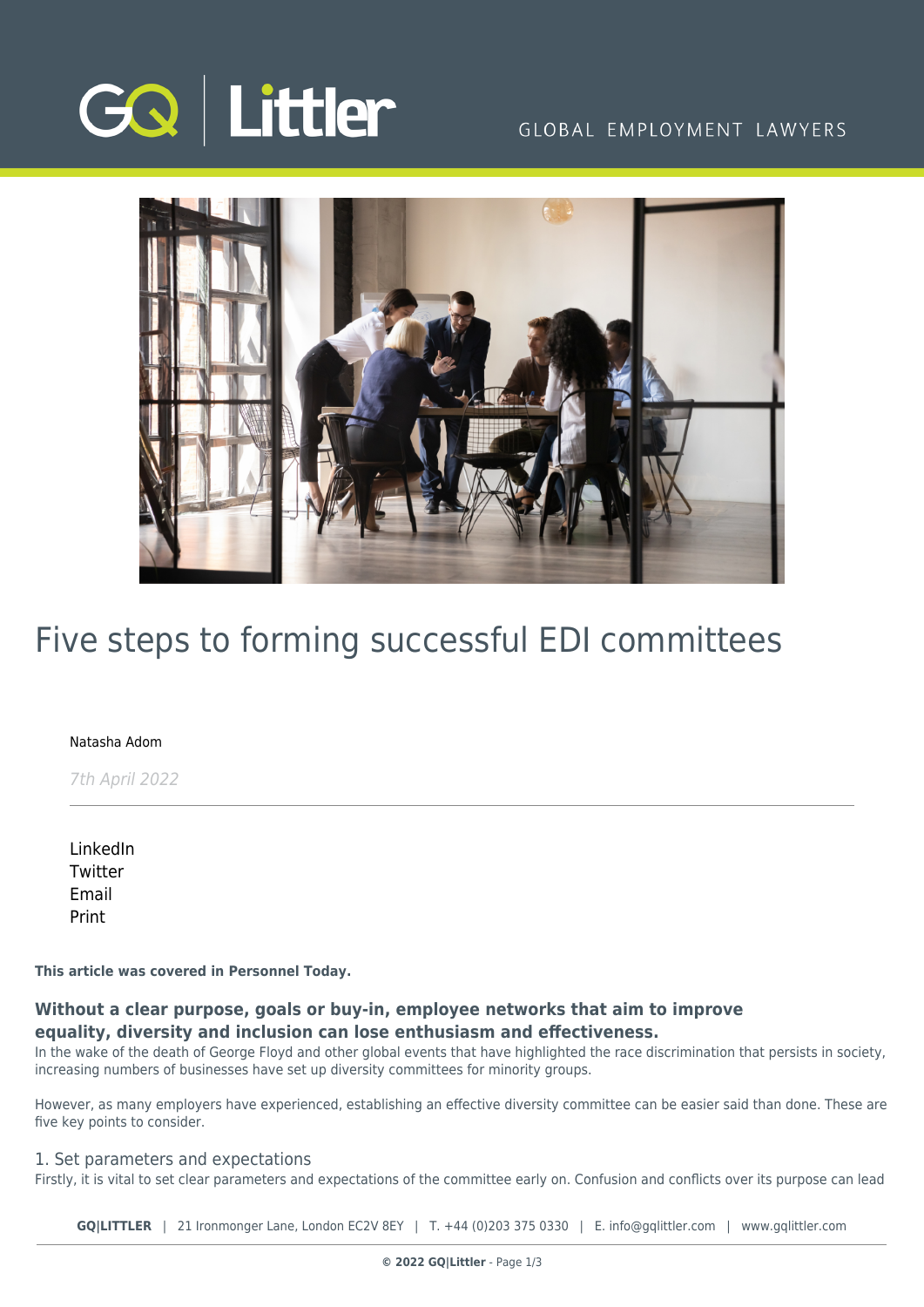# GQ Littler

to individuals losing faith.

Consider what the committee's key objectives are. For example, is it to:

- Provide a safe space to share experiences?
- Support individuals facing particular equality, diversity and inclusion (EDI) related challenges?
- Raise awareness of EDI issues?
- Raise issues to management or partners, encouraging them to initiate change?
- All of the above?

These goals should be documented so they are clear to all involved, otherwise conflict can arise between the business and committee or between committee members who may have very different ideas about what the objectives are. For example, if some staff believe the aim is primarily to share experiences, the committee might focus disproportionately on this to the exclusion of other objectives which can be unproductive, frustrating, and even painful for others.

#### 2. Provide support and training

One important function of diversity committees can be to provide a safe space for colleagues to share their experiences. Employees who lead committees are likely to be seen as a trusted first point of contact for individuals with issues or complaints. This means it is important that they know how to handle sensitive discussions.

It is also important that they are clear on how internal processes work, what support is available, and their remit and role. This is so committee members can not only listen to concerns but so they can also signpost staff with concerns to appropriate processes and support within the business, such as HR or line managers. Otherwise, there is a real risk that concerns may not be escalated appropriately, which can compound issues.

Bearing this in mind you may want to consider providing training on:

- **Handling sensitive conversations:** This should also cover the need to treat any information they receive confidentially and sensitively
- **How your internal processes work:** Including your grievance and disciplinary procedures
- **Support available:** Such as any employee assistance and support via mental health first aiders, HR or trade unions.

#### 3. Develop a strategy and metrics

Sadly for many diversity committees, initial enthusiasm can dwindle away. To help maintain momentum it is important to align the committee with strategic business goals and the broader EDI strategy. For example, if one of the organisation's strategic goals is to increase diversity in senior roles, how might the committee help support this? Goal setting, plus tracking and monitoring the progress of those goals, will help give the committee longevity.

#### 4. Think about resourcing

This doesn't just mean budget, although allocating a specific budget for the committee's work can help reinforce that your business is serious about supporting DEI long term and allows the committee to plan and provide appropriate training.

It is also worth thinking about how the committee itself is resourced. Are committee members expected to do this work on top of their normal day-to-day role, such as over lunchtimes, without any recognition or credit for this time? This effectively places an additional burden staff, who are often minorities and the very groups the committees are there to support. Instead, you could look to recognise their work on diversity committees as part of the appraisal system or make clear that such meetings can take place during working time.

#### 5. Get buy-in from leadership and beyond

It is essential to have senior staff championing the diversity committee. This will help ensure the committee has credibility and purpose. Ensuring that a member of your senior leadership is accountable for the committee can be a powerful way to help ensure metrics are tracked, goals are met, and any wins are publicised.

Finally, outside of senior staff, actively encouraging a broad range of staff to support the committee can maintain momentum. This would include not just those from minority groups but also allies, such as white cis-gendered males, who can also be effective advocates for the committee's work.

**GQ|LITTLER** | 21 Ironmonger Lane, London EC2V 8EY | T. [+44 \(0\)203 375 0330](https://www.bg-pdf.co.uk/_GQ/tel:+442033750330) | E. [info@gqlittler.com](mailto:info@gqlittler.com) | [www.gqlittler.com](https://www.gqlittler.com)